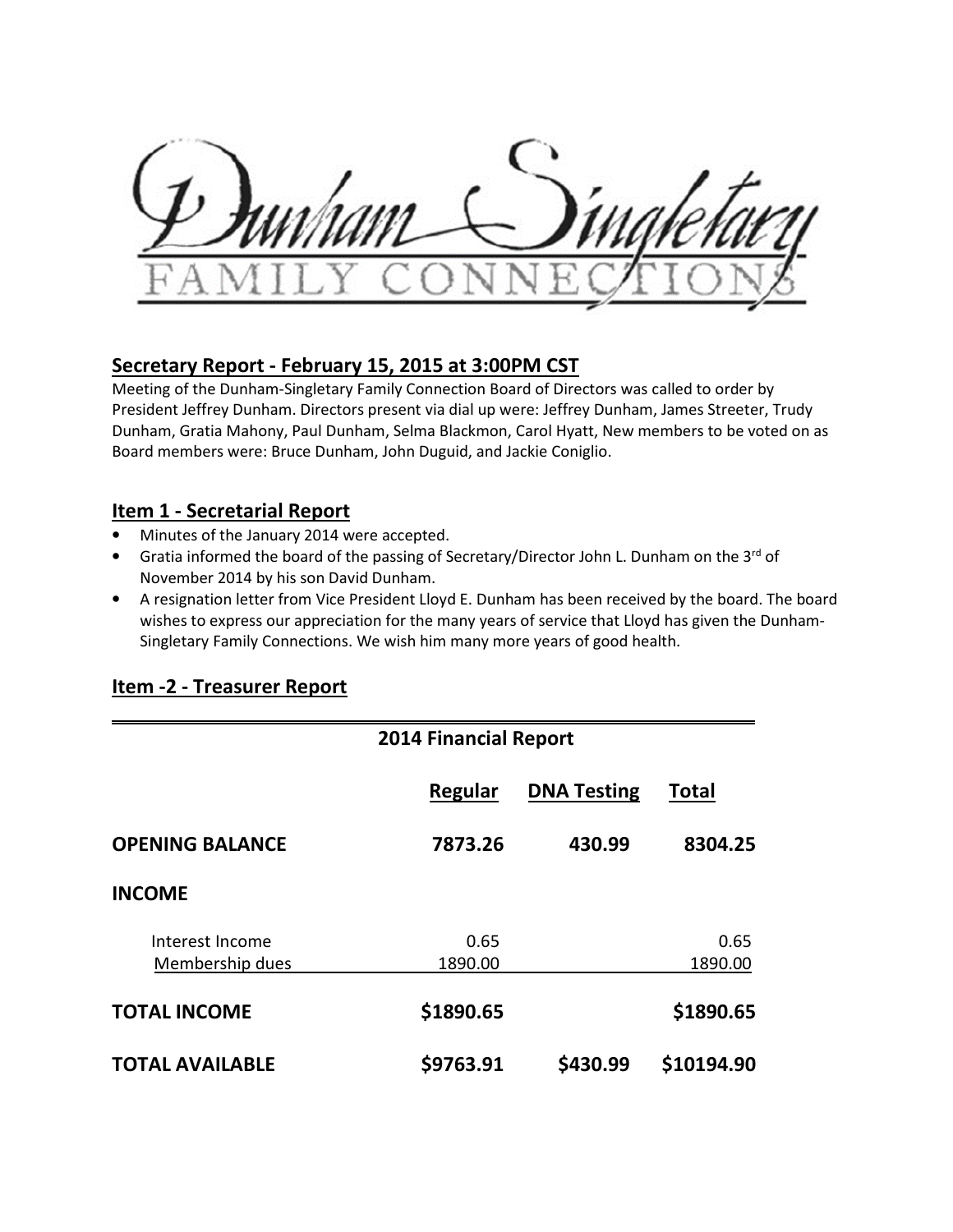| <b>EXPENSES</b>               |           |          |           |
|-------------------------------|-----------|----------|-----------|
| <b>Corporation Filing Fee</b> | 15.00     |          |           |
| FGS Membership 2015           | 45.00     |          |           |
| Research Fee - Gratia Mahony  | 1800.00   |          |           |
| Bedfordshire Research         | 219.42    |          |           |
| <b>TOTAL EXPENCES</b>         | \$2079.42 |          | \$2079.42 |
| <b>BALANCE 12/31/2014</b>     | \$7684.49 | \$430.99 | \$8115.48 |
|                               |           |          |           |

James A. Streeter **Treasurer** 

## **Item-3 - Proposed new Board Members and Secretary**

- The following members have accepted the position as Board Members if elected: John Duguid, Jackie Coniglio and Bruce Dunham. All have presented a short Biography to the board. Motion made by James Streeter and seconded by Gratia Mahony. Motion carried. New members were voted onto the DS-FC Board. Welcome to the new board members.
- Due to the death of John L Dunham a new board Secretary was needed. Volunteers were requested. Carol Hyatt volunteered to serve as board Interim Secretary.

## **Item-4 - 2015 Budget presented by James A. Streeter, Treasurer**

| Proposed Budget for 2015:                                                      |            |
|--------------------------------------------------------------------------------|------------|
| 2015 Budget                                                                    | Amount     |
| <b>Annual Corporation Reporting Fee</b>                                        | 15.00      |
| Federation of Genealogical Societies 2016                                      | 45.00      |
| Research Fees and Supplies - Gratia Mahony                                     | 1,800.00   |
| Domain Registration - Donation by Jeff Dunham                                  | 0.00       |
| Total                                                                          | 1,860.00   |
| Total paid memberships for 2015 - 64<br>Net income less Pay-pal Fee -- approx. | \$1,550.00 |
|                                                                                |            |

Motion made by Trudy Dunham to accept the proposed budget and seconded by Gratia Mahoney. Motion carried.

#### **Item-5 - DNA Project Report**

John Duguid, DNA project coordinator presented the report. Robert Dunham of England was tested to the 37 marker level in 2014. He is an exact match to Deacon John Dunham.

#### **Item-6 - Website Status**